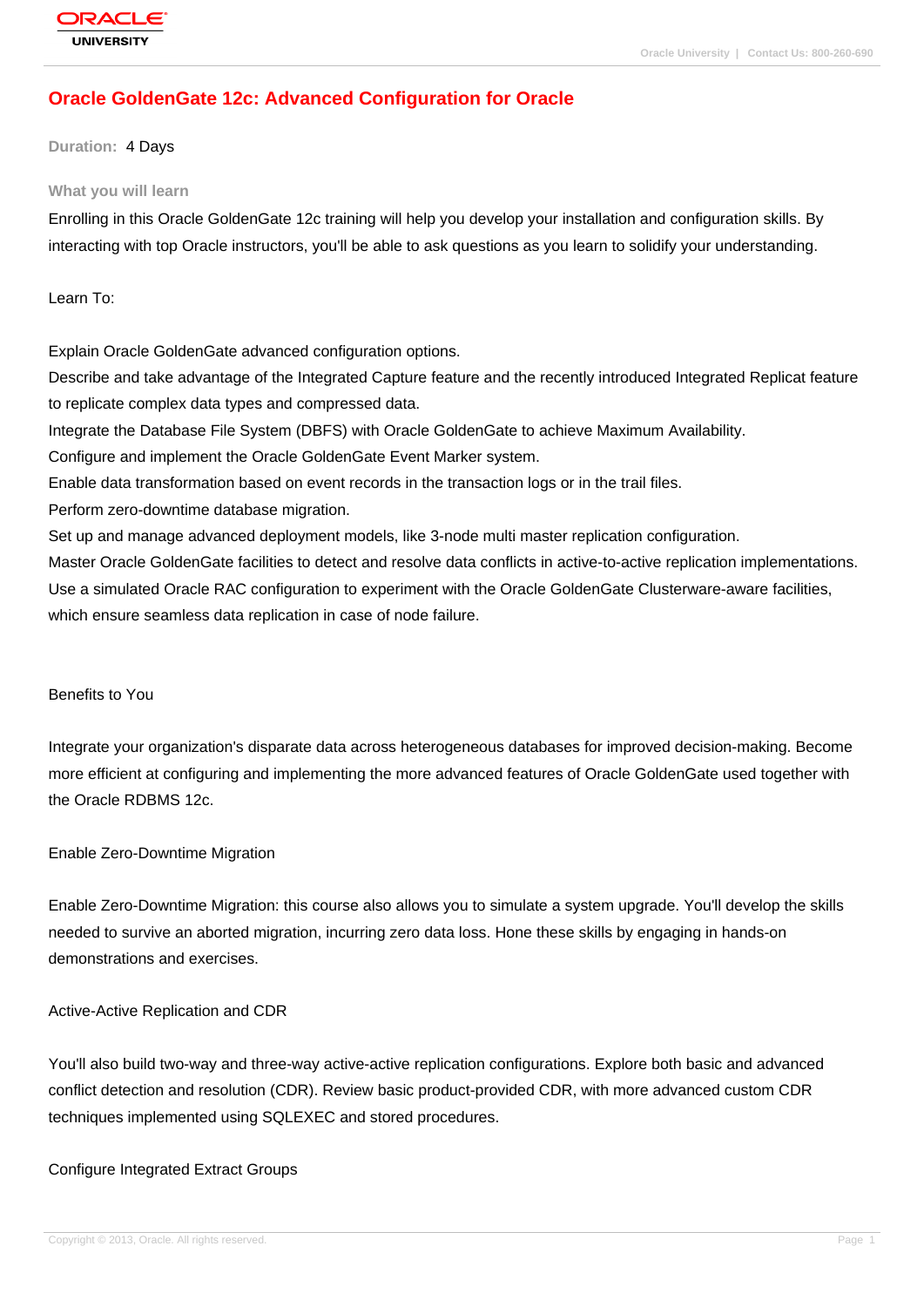Configure Integrated Extract Groups and Integrated Replicat groups: the Integrated Extract feature and the recently introduced Integrated Replicat feature are also covered in depth. You'll learn to configure integrated extract groups operating in both local and downstream deployment modes and to configure Integrated Replicat groups, which enable automatic, dependency-aware parallel apply streams for dramatically improved data delivery performance.

### Learn to Utilize Advanced Features

 upon completing this course, you'll be able to utilize the more advanced features of Oracle GoldenGate 12c, including: integrated capture, integrated delivery, active-active replication, conflict detection and resolution, DDL/DML replication, Oracle GoldenGate event marker subsystem, advanced data manipulation and transformation techniques and advanced data mapping. In addition, you will use a simulated Oracle RAC configuration to experiment with the Oracle GoldenGate Clusterware-aware facilities, which ensure seamless data replication in case of node failure.

#### **Audience**

**Architect** Data Scientist Data Warehouse Administrator Database Administrators Database Designers Process Developer System Integrator

#### **Related Training**

Required Prerequisites

Oracle GoldenGate 12c: Fundamentals for Oracle

Oracle GoldenGate 12c: Fundamentals for Oracle

#### Suggested Prerequisites

Oracle GoldenGate 12c: Troubleshooting and Tuning

#### **Course Objectives**

Explain Oracle GoldenGate Advanced Configuration options

Describe and take advantage of the Integrated Capture feature to extract complex data types and compressed data

Introduce the new Integrate Replicat feature for improved data delivery

Configure and implement the Oracle GoldenGate Event Marker system, to enable data transformation based on event records in the transaction logs or in the trail files

Master Oracle GoldenGate facilities to detect and resolve data conflicts in active-to-active replication implementations

Perform zero-downtime database migration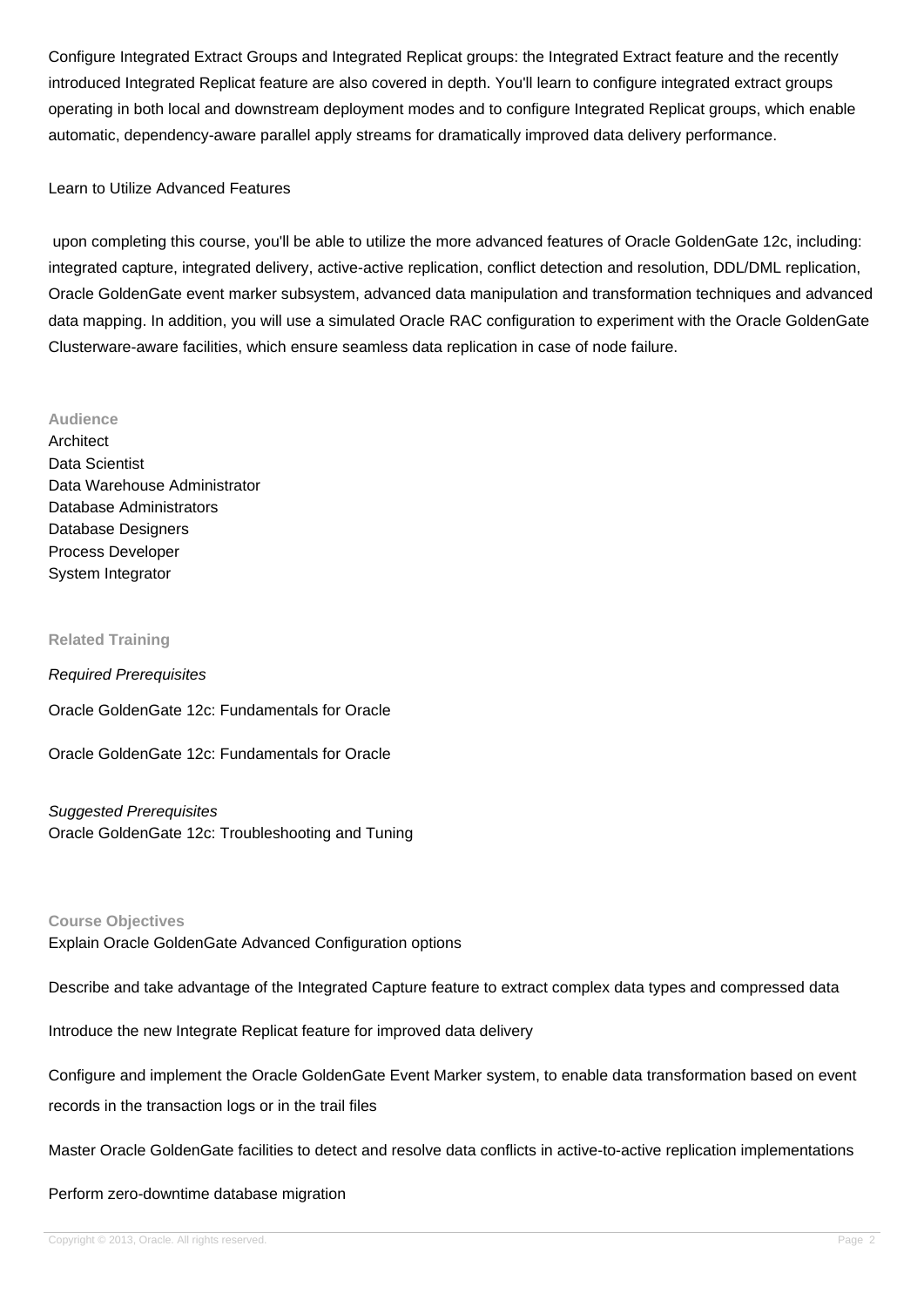Set up and manage advanced deployment models, such as 3-node multi master replication configurations

Integrate Oracle GoldenGate with Oracle cluster configurations

### **Course Topics**

### **Oracle GoldenGate Integrated Capture/integrated Delivery**

What is Oracle GoldenGate Integrated Capture? Why it is Needed and What Additional Replication Features it Makes Possible How to Prepare a Database for Integrated Capture – Creation of Users, Assignments of Roles and Privileges, etc Oracle GoldenGate Integrated Capture Deployment Modes Integrated Replicat/Apply Architecture Integrated Replicat: How it works Integrated Delivery in Detail

### **Oracle Goldengate With Oracle Real Application Clusters Configuration**

Oracle RAC, Oracle GoldenGate and Business Continuity Oracle GoldenGate Used in Combination with Oracle RAC Oracle GoldenGate and the Oracle Database File System (DBFS) Oracle DBFS and Oracle Clusterware Configuring Oracle GoldenGate using the DBFS file systems

### **Oracle GoldenGate Event Marker System**

Starting, Suspending, Stopping Processes, Performing a Transformation, Reporting Statistics, and Capturing Lag History Invoking Stored Procedures When Specific Events Occur Using SQLEXEC Activating Tracing Following the Exceeding of a Data Threshold Running OS Shell Commands at the Occurrence of Specific Data-Driven Events Extracting Details Analysis of the TABLE, MAP, FILTER, WHERE and SQLEXEC Statements Implementing Event Marker Actions on the Extraction Side and on the Delivery Side of Replication

## **Data Mapping, Data Selection/Filtering and Data Transformation**

TABLE (for Extract) and MAP (for Replicat) Options Which Allow for Data Selection COLMAP and COLMATCH Options Exploring Simple Filtering (Achieved Through the WHERE Clause) and Complex Filtering (Using the FILTER Clause) Data Transformation Functions: Enabling Concatenation, Substitution, Case Changing, Numeric Conversion and Date Co SQLEXEC Parameter to Invoke Stored Procedures or to Perform Native SQL Queries

## **Custom Behavior Through User Exits**

The CUSEREXIT Parameter and its Options User Exit Mandatory Parameters: EXIT\_CALL\_TYPE, EXIT\_CALL\_RESULT and EXIT\_PARAMS The EXIT\_CALL\_PROCESS\_RECORD Function Oracle GoldenGate Callback Routines Invoked Through ERCALLBACK The usrdecs.h "C" Include File JMS and Flat File Using Oracle GoldenGate Application Adapters Connecting to the Java Subsystem Through the Java Native Interface (JNI)

## **Configuring Zero-Downtime Migration Replication**

Zero-Downtime Migration Prerequisites